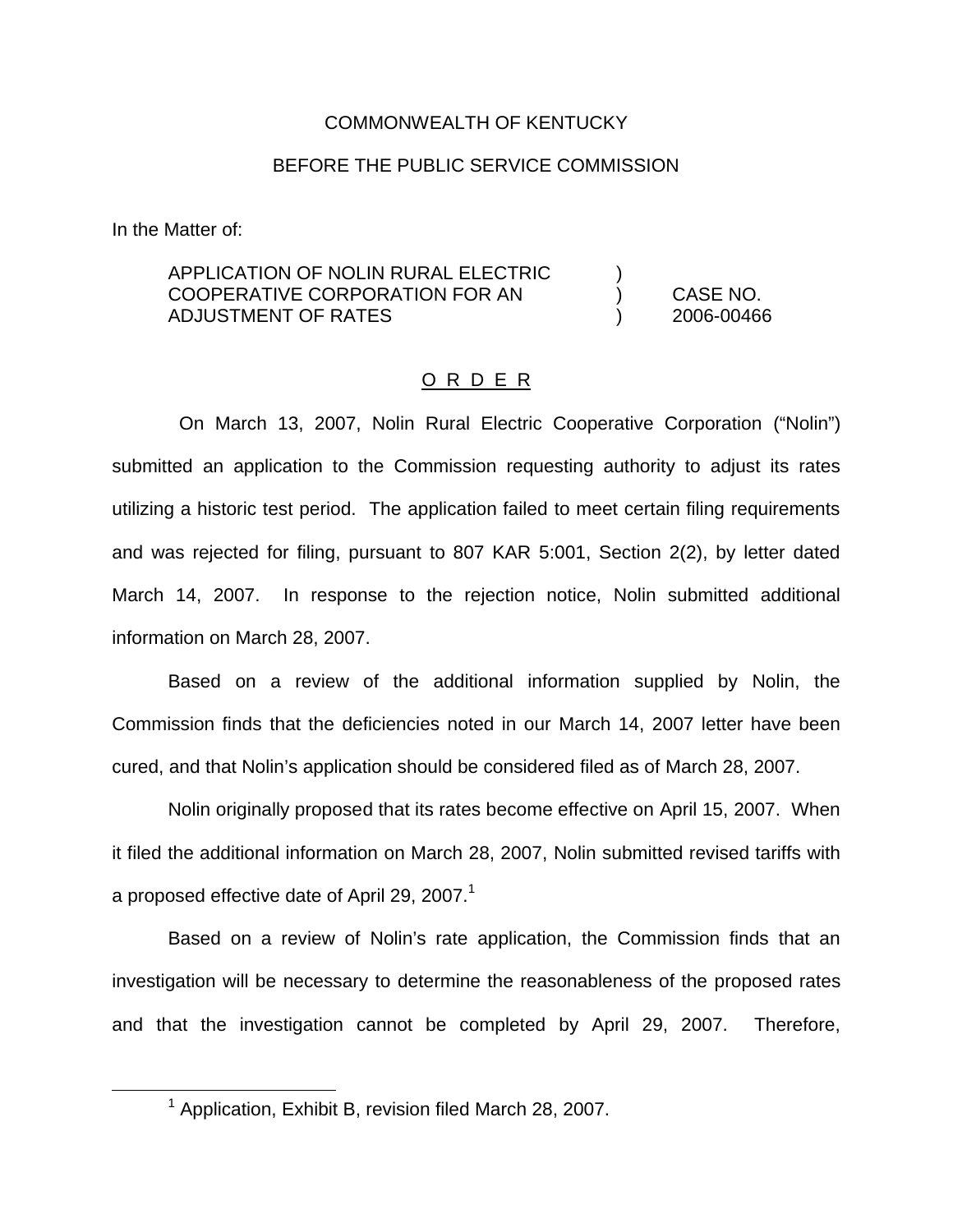pursuant to KRS 278.190(2), the Commission will suspend the effective date of the proposed rates for 5 months.

IT IS THEREFORE ORDERED that:

1. Nolin's application is considered filed as of March 28, 2007.

2. Pursuant to KRS 278.190(2), Nolin's proposed rates are suspended up to and including September 28, 2007.

3. The procedural schedule set forth in Appendix A, which is attached hereto and incorporated herein, shall be followed.

4. All requests for information and responses thereto shall be appropriately indexed. Any request for information by letter from the Commission Staff shall be responded to as if set forth in a Commission Order. All responses shall include the name of the witness who will be responsible for responding to the questions related to the information provided, with copies to all parties of record and 7 copies to the Commission.

5. Any party filing testimony shall file an original and 10 copies.

6. At any public hearing in this matter, neither opening statements nor summarization of direct testimonies shall be permitted.

7. Motions for extensions of time with respect to the schedule herein shall be made in writing and will be granted only upon a showing of good cause.

8. Nothing contained herein shall prevent the Commission from entering further Orders in this matter.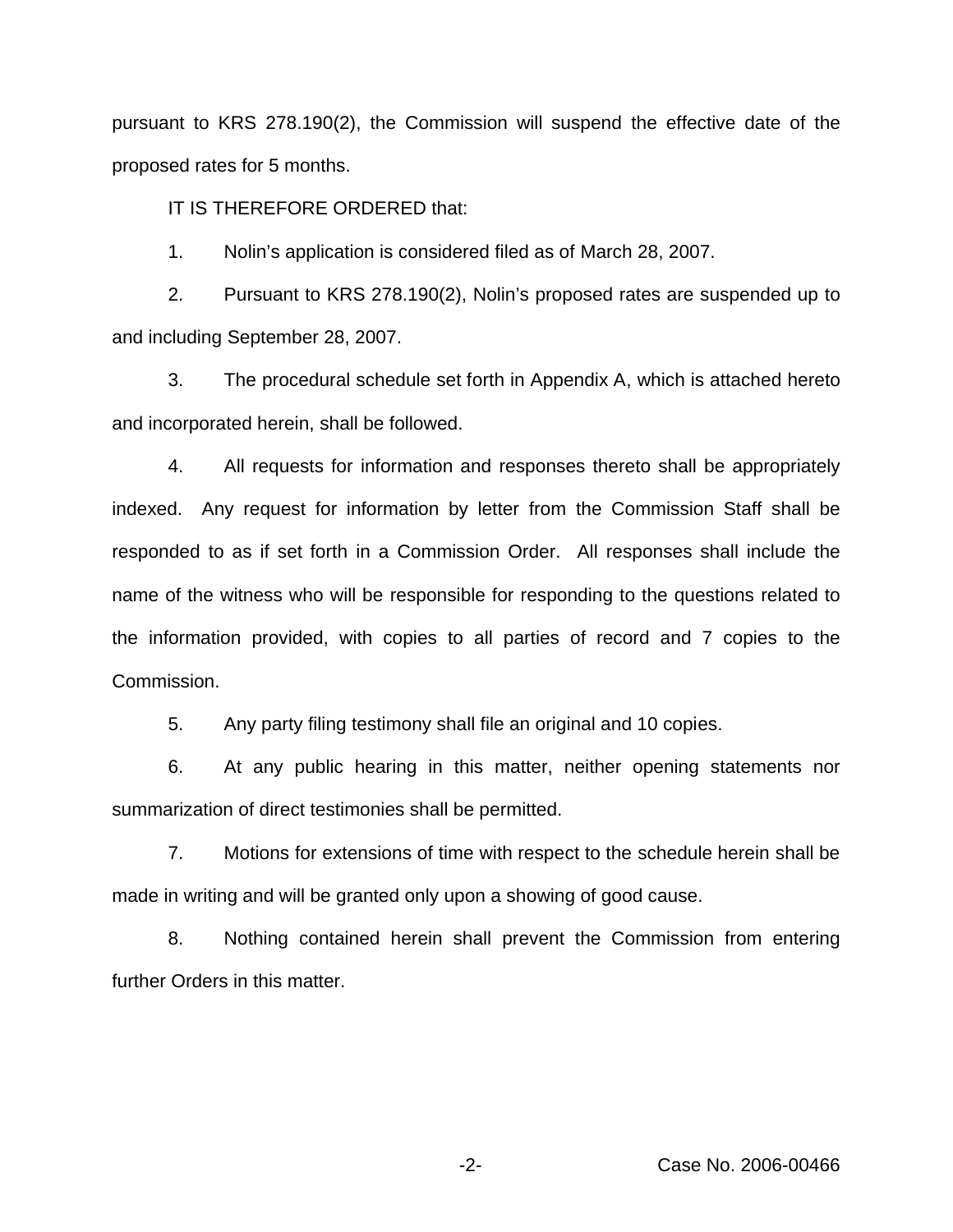Done at Frankfort, Kentucky, this 13<sup>th</sup> day of April, 2007.

By the Commission

ATTEST:

**Executive Director**